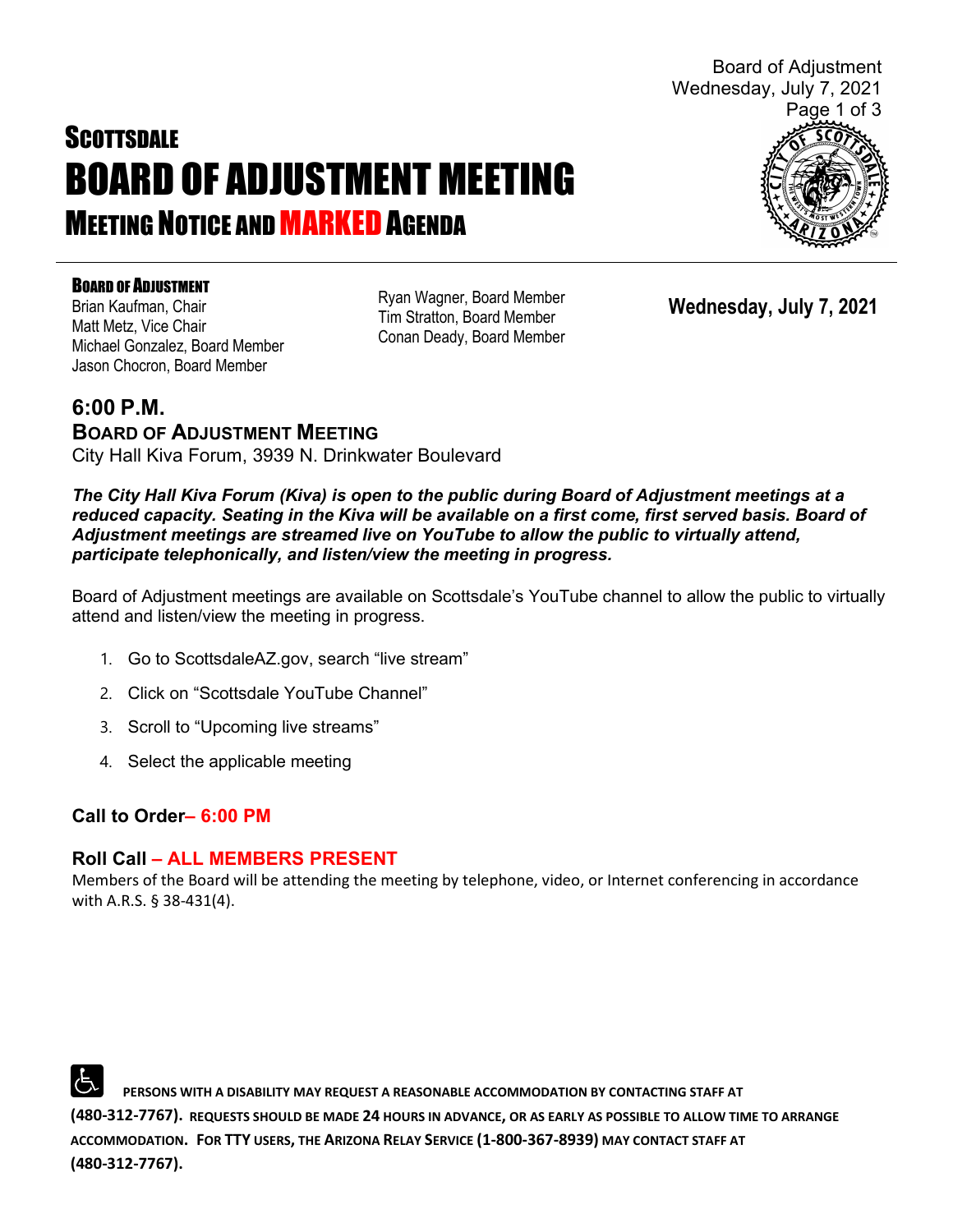#### **Public Comment**

Persons interested in speaking on any agenda item may **submit a blue "Request to Speak" card in person prior to the beginning of public testimony or may sign up to speak telephonically** [click here](https://www.scottsdaleaz.gov/boards/board-of-adjustment/spoken-comment) **no later than 90 minutes prior to the meeting.** Those wishing to speak are customarily given three minutes to speak on each item. At the discretion of the Chair, additional time may be granted to a designated speaker representing two or more persons (please submit cards together).

Persons interested in submitting a written comment must be submitted electronically at least 7 days before the meeting. They will be emailed to the Board or Commission. A written public comment may be submitted electronically by [clicking here.](https://www.scottsdaleaz.gov/boards/board-of-adjustment/public-comment)

#### **Administrative Report – Bryan Cluff, LEED AP**

1. Identify supplemental information, if any, related to the July 7, 2021 Board of Adjustment agenda items, and other correspondence.

#### **Minutes**

2. Approval of the June 2, 2021 Board of Adjustment Regular [Meeting Minutes.](https://eservices.scottsdaleaz.gov/planning/projectsummary/unrelated_documents/FINAL_BOA_MINUTES_06022021.pdf)

#### **APPROVED REGULAR MEETING MINUTES 7-0; MOTION MADE BY VICE CHAIR METZ, 2ND BY BOARD MEMBER DEADY.**

# REGULAR AGENDA

#### 3. [4-BA-2021 \(Extension of Block Fence\)](https://eservices.scottsdaleaz.gov/planning/projectsummary/ba_reports/BA_4_BA_2021.pdf)

Desirae Mayo

Request by owner for a disability accommodation to the City of Scottsdale Zoning Ordinance, Section 5.504.G, seeking to increase the allowed wall height along the side and rear yards from 8 feet to 9 feet for a property with Single-Family Residential (R1-7) zoning located at 8502 E. Virginia Avenue.

8502 E Virginia Av

**DENIED 7-0; MOTION BY CHAIR KAUFMAN, 2ND BY VICE CHAIR METZ.**

 **PERSONS WITH A DISABILITY MAY REQUEST A REASONABLE ACCOMMODATION BY CONTACTING STAFF AT (480-312-7767). REQUESTS SHOULD BE MADE 24 HOURS IN ADVANCE, OR AS EARLY AS POSSIBLE TO ALLOW TIME TO ARRANGE ACCOMMODATION. FOR TTY USERS, THE ARIZONA RELAY SERVICE (1-800-367-8939) MAY CONTACT STAFF AT (480-312-7767).**